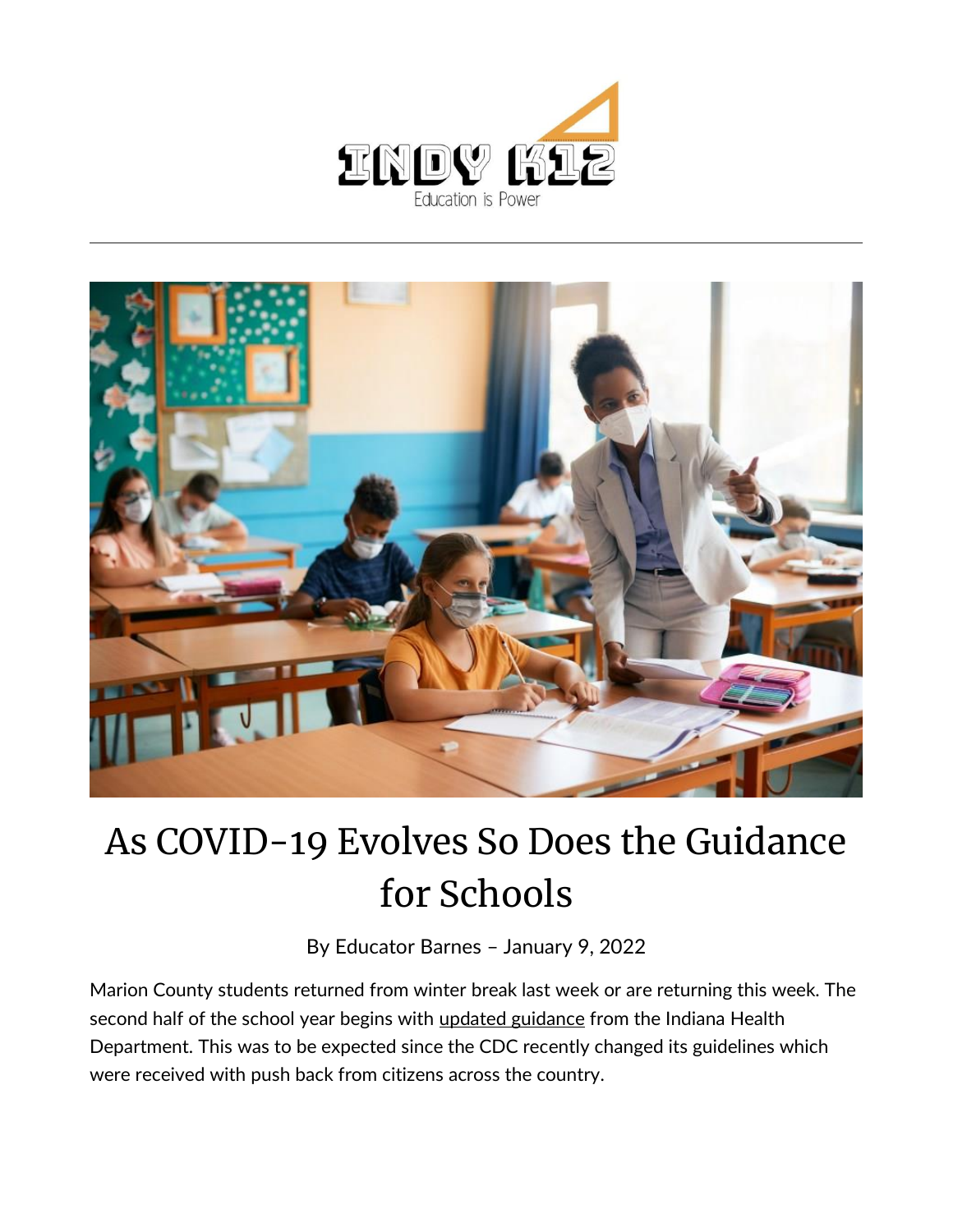There are two pathways for the guidance, one for schools that require masks and one for schools that do not require masks.

## **Schools with a mask mandate**

- If a student tests positive, the student stays home for five days
- The student can return to school on day six if the student:
	- wears a mask
	- is fever free for 24 hours without the help of medicine
	- shows evidence of symptoms improving
- If a student is a close contact with a positive student, the student should:
	- wear a mask at school if showing no symptoms
	- stay home if symptomatic
	- be tested on day five after exposure
	- follow positive student guidance if the test is positive

## **Schools without a mask mandate**

- If a student tests positive, the student stays home for five days
- The student can return to school on day six if the student:
	- wears a mask
	- is fever free for 24 hours without the help of medicine
	- shows evidence of symptoms improving
- If a student is a close contact with a positive student or someone outside of school and the student is **fully vaccinated**, the student should:
	- return to school and wear a mask for 10 days if symptomatic
	- stay home if symptomatic
	- be tested on day five after exposure
	- follow positive student guidance if the test is positive
- If a student is a close contact with a positive student or someone outside of school and the student is **not vaccinated or partially vaccinated**, the student should:
	- stay home for five days
	- be tested on day five after exposure
	- return on day six and wear a mask for five days
	- follow positive student guidance if the test is positive